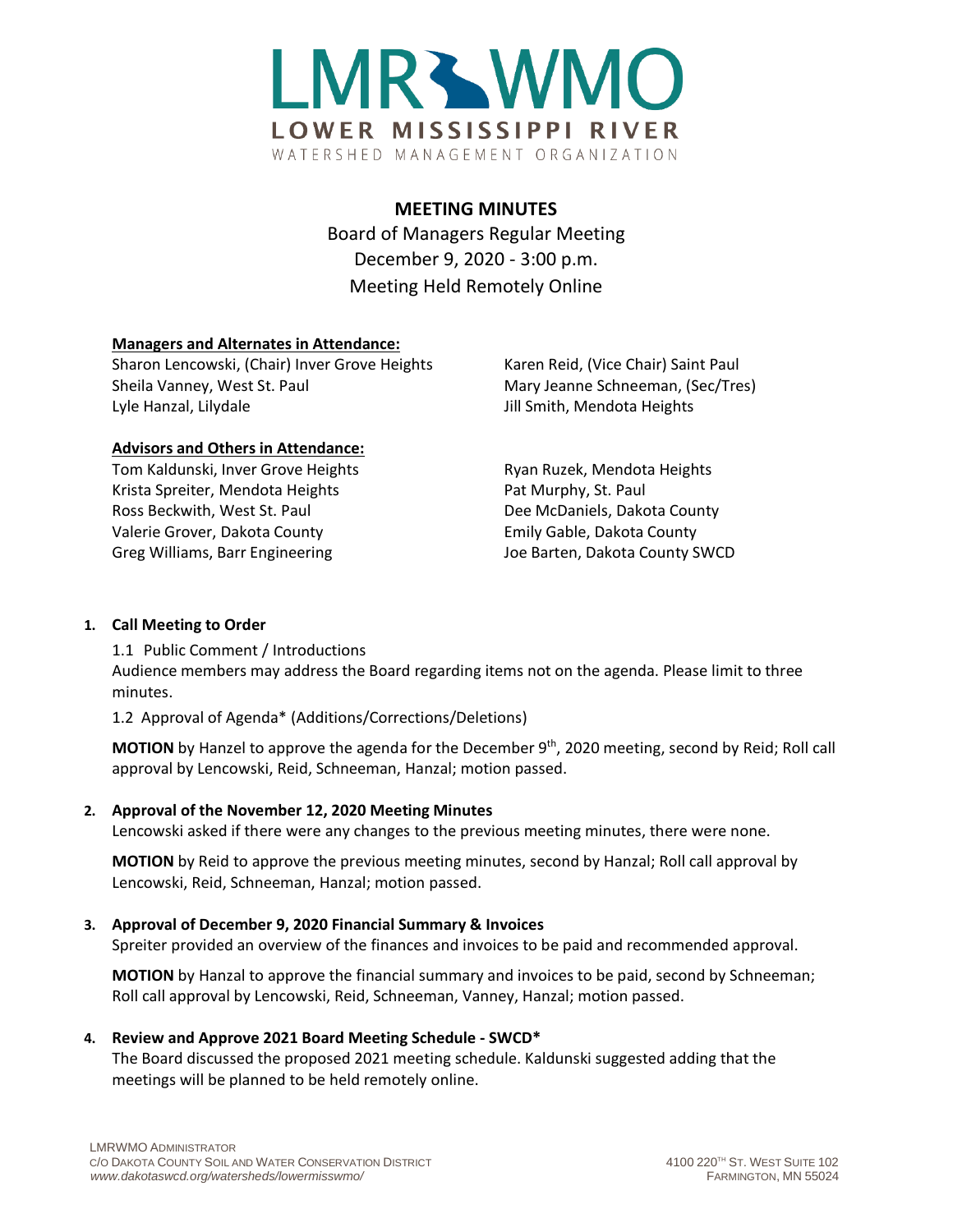**MOTION** by Hanzal to approve the 2021 meeting schedule with the suggested changes, second by Schneeman; Roll call approval by Lencowski, Reid, Schneeman, Vanney, Hanzal; motion passed.

## **5. Review Water Stewards Applications & Select Participants**

Reid summarized the review of the applications and said the ranking and scoring of the applications showed them all very close. There was consensus among the reviewers to fund all 4 applications, vs. the top two as previously discussed. Barten will notify the participants and ask them to pay the \$150.00 (10% of total fee) up font portion of the program fee as part of participation.

**MOTION** by Schneeman to approve funding for all four of the MN Water Stewards who applied for the 2021 program, second by Hanzal; Roll call approval by Lencowski, Reid, Schneeman, Vanney, Hanzal; motion passed.

#### **6. Presentation: Addressing Groundwater Concerns in the LMRWMO**

Valerie Grover, the Dakota County Groundwater Unit Supervisor, presented on groundwater concerns in Dakota County and the LMRWMO. Meeting notes are below.

#### **Water Quality**

- Manganese is big concern in Inver Grove Heights. Water softeners do remove majority of Manganese, around 95% or 97% removal with softener. If Cities can provide water softening, this could help with reducing chloride levels and also removing manganese. IGH has highest number of wells in County. Chloride, highest levels near roads or SW ponds. Nitrate less of a concern, is correlated to AG, less intensive agriculture in WMO. Pesticide presence is correlated to nitrate concentrations.
- PFAS, comes from consumer products, may be in air and rainwater at this point.
- Geologically occurring arsenic, not much of an issue, is hit or miss where levels occur.
- How is data compiled, who holds data? Comes from County atlas from 80's, is missing some newer wells.
- Ordinance updated to make customers aware of potential pollutants through testing when the dig a well.
- Pharmaceuticals are another concern that is emerging and requires more information.
- Some naturally occurring contaminants, all you can do is testing and then treatment.
- MGS will be updating MN Geologic atlas and will have more information on surface/groundwater interaction.
- County will have renewed focus on northern communities well inventory and testing.
- Nitrate reduction effort, ACRE (Ag Chem Reduction Effort)

#### **Water Quantity:**

- There are areas of County which are expected to have a 50% drawdown of aquifers in next 20 years.
- County plan shows highest users in each community.
- May promote groundwater reuse through policies or programs. Promote irrigation limitations through policy, may be 30 to 50% increase in winter to summer, attributed largely to irrigation.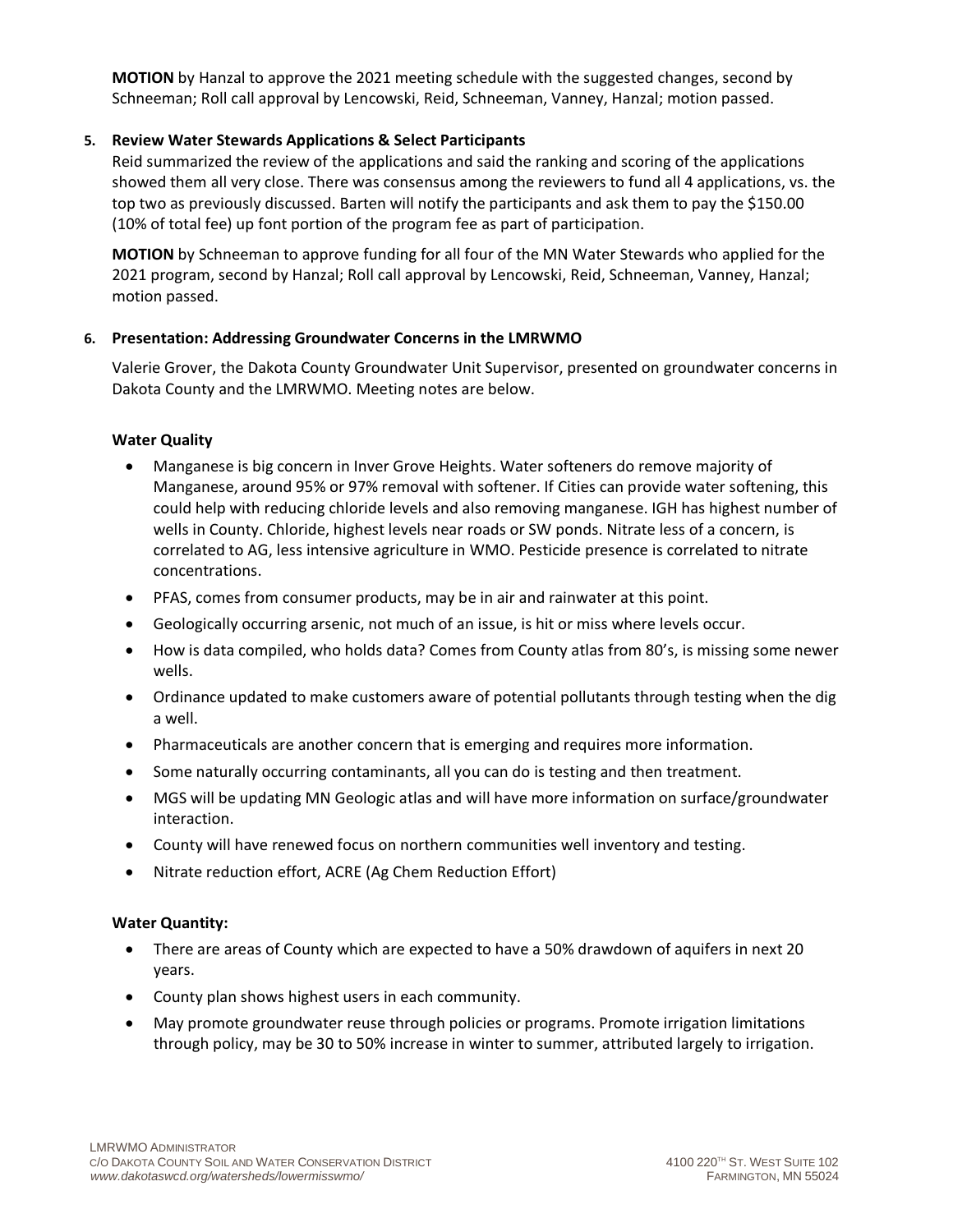Vanney Asked to put the action items from Valerie's presentation into the minutes, those are shown in the below tables. Lencowski asked for copies of the presentation. Barten will post the presentations on the LMRWMO website under the meeting materials.

| <b>Water Quality</b>                                                    |                                                                                                                                                                                                                                                                                                                  |  |
|-------------------------------------------------------------------------|------------------------------------------------------------------------------------------------------------------------------------------------------------------------------------------------------------------------------------------------------------------------------------------------------------------|--|
| <b>Strategy</b>                                                         | <b>WMO Involvement</b>                                                                                                                                                                                                                                                                                           |  |
| 1B2 - Reduce<br>contamination from turf<br>and landscape<br>maintenance | Support landscape/turf maintenance training<br>Consider partnering with SWCD to support cost-share<br>programs to promote conversion of turf grass to perennial<br>vegetation, and Landscape for Clean Water projects                                                                                            |  |
| 1B4 – Prevent<br>groundwater<br>contamination from<br>chloride          | - Consider developing a local chloride reduction plan and policy<br>in accordance with the MPCA Management Plans<br>Support Smart Salt Training Classes and other education and<br>outreach efforts related to chloride reduction<br>Consider cost-share programs for replacement of outdated<br>water softeners |  |

| <b>Water Quantity</b>                                                                                                                        |                                                                                                                                                                        |  |
|----------------------------------------------------------------------------------------------------------------------------------------------|------------------------------------------------------------------------------------------------------------------------------------------------------------------------|--|
| <b>Strategy</b>                                                                                                                              | <b>WMO Involvement</b>                                                                                                                                                 |  |
| <b>2A2 - Promote Water</b><br><b>Conservation</b>                                                                                            | Consider participating in a County-wide water<br>supply/conservation initiative<br>Consider cost-share programs for water conservation<br>programs and projects.       |  |
| 2A3 – Support alternative<br>water supplies                                                                                                  | Considering partnering with the County on cost-share<br>programs for water reuse projects.                                                                             |  |
| 2B2 - Protect, preserve,<br>and restore resources that<br>support groundwater-<br>dependent ecosystems<br>(wetlands, fens, trout<br>streams) | Consider updates to wetland protection and management<br>plans, as needed.<br>Consider partnering with the County for wetland retention<br>and restoration activities. |  |

| <b>Education</b>                                                |                                                                                                                                                                                                                               |
|-----------------------------------------------------------------|-------------------------------------------------------------------------------------------------------------------------------------------------------------------------------------------------------------------------------|
| <b>Strategy</b>                                                 | <b>WMO Involvement</b>                                                                                                                                                                                                        |
| 3A - Inform and educate<br>general public                       | Help expand groundwater conservation and pollution prevention<br>education and outreach efforts.                                                                                                                              |
| 3B - Provide training and<br>education to targeted<br>audiences | Assist with development of K-12 education materials<br>Make existing WMO materials available as examples<br>Help promote County private well water testing programs<br>Support smart salt and turf management training events |